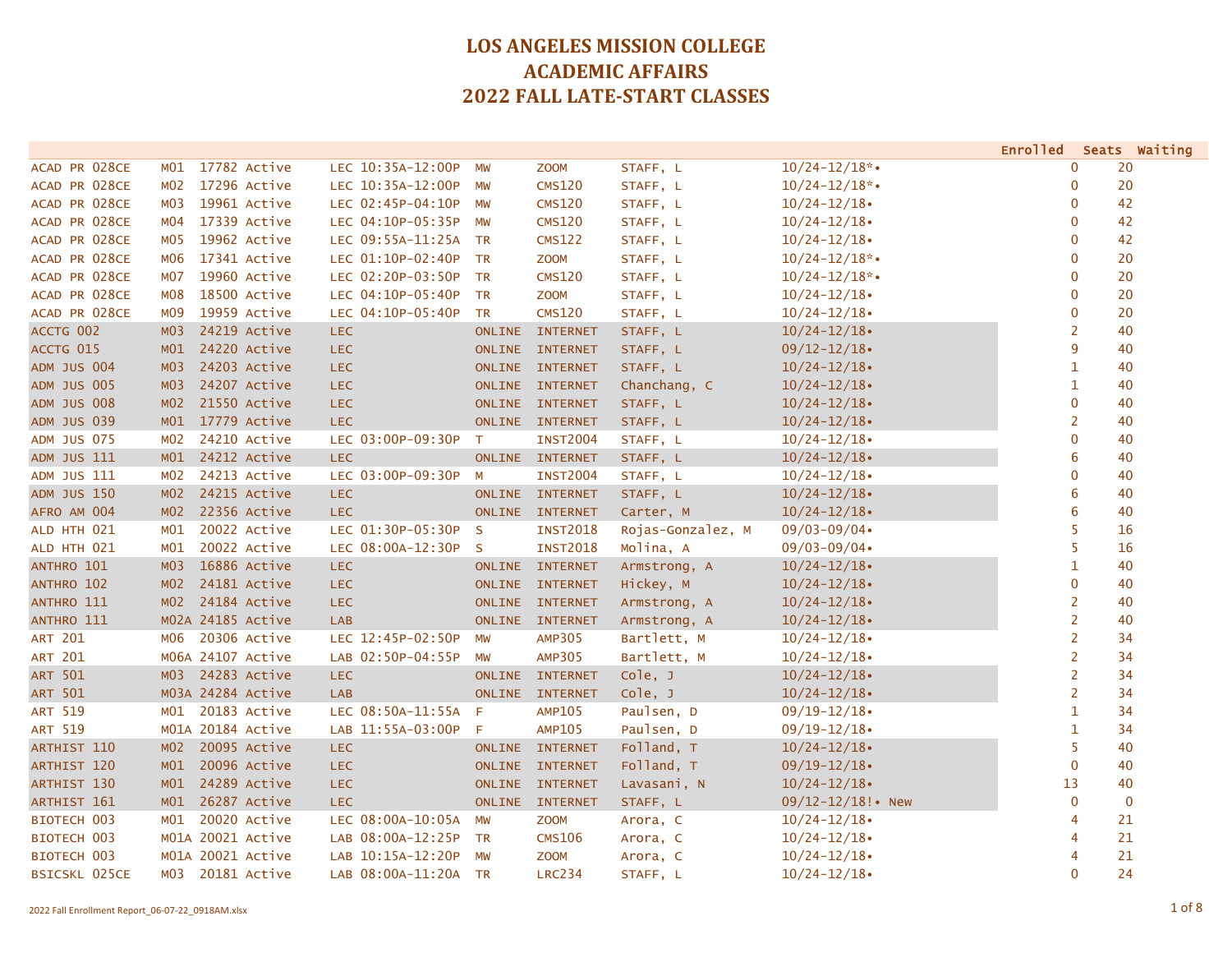|                      |                  |              |                      |               |                 |             |                    | <b>Enrolled</b> | Seats Waiting |
|----------------------|------------------|--------------|----------------------|---------------|-----------------|-------------|--------------------|-----------------|---------------|
| <b>BSICSKL 025CE</b> | MO4              | 20190 Active | LAB 06:40P-10:00P TR |               | <b>LRC234</b>   | STAFF, L    | $10/24 - 12/18$    | $\mathbf{0}$    | 24            |
| <b>BSICSKL 083CE</b> | M03              | 24501 Active | LEC 08:00A-11:20A TR |               | <b>LRC233</b>   | STAFF, L    | $10/24 - 12/18$ *• | $\mathbf 0$     | 15            |
| <b>BSICSKL 083CE</b> | MO4              | 24502 Active | LEC 08:00A-11:20A TR |               | <b>ZOOM</b>     | STAFF, L    | $10/24 - 12/18$ *• | 3               | 25            |
| <b>BSICSKL 084CE</b> | M03              | 24504 Active | LEC 06:40P-10:00P TR |               | <b>LRC233</b>   | STAFF, L    | $10/24 - 12/18$ *• | $\mathbf 0$     | 15            |
| <b>BSICSKL 084CE</b> | MO4              | 24505 Active | LEC 06:40P-10:00P    | <b>TR</b>     | <b>ZOOM</b>     | STAFF, L    | $10/24 - 12/18$ *• | 2               | 25            |
| <b>BSICSKL 085CE</b> | M03              | 24507 Active | LEC 06:40P-10:00P    | MW            | <b>LRC233</b>   | STAFF, L    | $10/24 - 12/18$ *• | $\mathbf 0$     | 15            |
| <b>BSICSKL 085CE</b> | MO4              | 24508 Active | LEC 06:40P-10:00P    | MW            | <b>ZOOM</b>     | STAFF, L    | $10/24 - 12/18$ *• | $\mathbf{1}$    | 25            |
| <b>BSICSKL 086CE</b> | MO3              | 24511 Active | LEC 08:00A-11:20A    | MW            | <b>LRC233</b>   | STAFF, L    | $10/24 - 12/18$ *• | $\mathbf{1}$    | 15            |
| <b>BSICSKL 086CE</b> | MO4              | 24512 Active | LEC 08:00A-11:20A    | MW            | <b>ZOOM</b>     | STAFF, L    | $10/24 - 12/18$ *• | 2               | 25            |
| <b>BSICSKL 091CE</b> | M01              | 24591 Active | LEC 12:00P-04:30P TR |               | SUN-TUJ         | STAFF, L    | $10/24 - 12/18$    | $\mathbf 0$     | 40            |
| <b>BSICSKL 129CE</b> | м03              | 24576 Active | LEC 06:40P-10:00P    | MW            | <b>LRC126</b>   | STAFF, L    | $10/24 - 12/18$ *• | $\mathbf 0$     | 15            |
| <b>BSICSKL 129CE</b> | M04              | 24577 Active | LEC 06:40P-10:00P    | <b>MW</b>     | <b>ZOOM</b>     | STAFF, L    | $10/24 - 12/18$ *• | $\mathbf{0}$    | 25            |
| <b>BSICSKL 130CE</b> | MO3              | 24580 Active | LEC 06:40P-10:00P    | <b>TR</b>     | <b>LRC126</b>   | STAFF, L    | $10/24 - 12/18$ *• | $\mathbf{0}$    | 15            |
| <b>BSICSKL 130CE</b> | MO4              | 24581 Active | LEC 06:40P-10:00P TR |               | <b>ZOOM</b>     | STAFF, L    | $10/24 - 12/18$ *• | $\mathbf{0}$    | 25            |
| <b>BSICSKL 131CE</b> | M03              | 24584 Active | LEC 01:00P-04:10P    | <b>MW</b>     | <b>LRC126</b>   | STAFF, L    | $10/24 - 12/18$ *• | $\mathbf{1}$    | 15            |
| <b>BSICSKL 131CE</b> | MO4              | 24585 Active | LEC 01:00P-04:10P    | <b>MW</b>     | <b>ZOOM</b>     | STAFF, L    | $10/24 - 12/18$ *• | $\mathbf{0}$    | 25            |
| <b>BSICSKL 132CE</b> | MO3              | 24588 Active | LEC 01:00P-04:20P    | <b>TR</b>     | <b>LRC126</b>   | STAFF, L    | $10/24 - 12/18$ *• | $\mathbf{1}$    | 15            |
| <b>BSICSKL 132CE</b> | MO4              | 24589 Active | LEC 01:00P-04:20P TR |               | <b>ZOOM</b>     | STAFF, L    | $10/24 - 12/18$ *• | $\mathbf{0}$    | 25            |
| <b>BSICSKL 200CE</b> | M03              | 24516 Active | LEC 08:00A-11:20A    | <b>MW</b>     | <b>INST1004</b> | STAFF, L    | $10/24 - 12/18$ *• | $\mathbf{1}$    | 20            |
| <b>BSICSKL 200CE</b> | MO4              | 24517 Active | LEC 08:00A-11:20A    | MW            | <b>ZOOM</b>     | STAFF, L    | $10/24 - 12/18$ *• | $\mathbf 0$     | 20            |
| <b>BSICSKL 201CE</b> | MO3              | 24548 Active | LEC 06:40P-10:00P    | MW            | <b>INST1003</b> | STAFF, L    | $10/24 - 12/18$ *• | $\mathbf{1}$    | 20            |
| <b>BSICSKL 201CE</b> | MO4              | 24549 Active | LEC 06:40P-10:00P    | MW            | <b>ZOOM</b>     | STAFF, L    | $10/24 - 12/18$ *• | $\mathbf 0$     | 20            |
| <b>BSICSKL 202CE</b> | M03              | 24553 Active | LEC 08:00A-11:20A TR |               | <b>INST1008</b> | STAFF, L    | $10/24 - 12/18$ *• | $\mathbf{1}$    | 20            |
| <b>BSICSKL 202CE</b> | MO4              | 24555 Active | LEC 08:00A-11:20A    | <b>TR</b>     | <b>ZOOM</b>     | STAFF, L    | $10/24 - 12/18$ *• | 3               | 20            |
| <b>BSICSKL 204CE</b> | M03              | 24608 Active | LEC 06:40P-10:00P    | MW            | <b>INST1004</b> | STAFF, L    | $10/24 - 12/18$ *• | $\overline{0}$  | 20            |
| <b>BSICSKL 204CE</b> | MO4              | 24609 Active | LEC 06:40P-10:00P    | MW            | <b>ZOOM</b>     | STAFF, L    | $10/24 - 12/18$ *• | $\mathbf 0$     | 20            |
| <b>BSICSKL 205CE</b> | MO3              | 24559 Active | LEC 08:00A-11:20A    | MW            | <b>INST1003</b> | STAFF, L    | $10/24 - 12/18$ *• | 5               | 20            |
| <b>BSICSKL 205CE</b> | MO4              | 24560 Active | LEC 08:00A-11:20A    | <b>MW</b>     | <b>ZOOM</b>     | STAFF, L    | $10/24 - 12/18$ *• | $\mathbf{1}$    | 20            |
| <b>BSICSKL 206CE</b> | MO3              | 24562 Active | LEC 06:40P-09:50P    | <b>MW</b>     | <b>INST1008</b> | STAFF, L    | $10/24 - 12/18$ *• | $\mathbf{0}$    | 20            |
| <b>BSICSKL 206CE</b> | MO4              | 24563 Active | LEC 06:40P-10:00P    | <b>MW</b>     | <b>ZOOM</b>     | STAFF, L    | $10/24 - 12/18$ *• | $\mathbf{1}$    | 20            |
| <b>BSICSKL 208CE</b> | MO3              | 24612 Active | LEC 08:00A-11:20A TR |               | <b>INST1004</b> | STAFF, L    | $10/24 - 12/18$ *• | $\mathbf{0}$    | 20            |
| <b>BSICSKL 208CE</b> | MO4              | 24613 Active | LEC 08:00A-11:20A TR |               | <b>ZOOM</b>     | STAFF, L    | $10/24 - 12/18$ *• | $\mathbf 0$     | 20            |
| <b>BSICSKL 209CE</b> | MO3              | 24565 Active | LEC 06:40P-10:00P    | <b>TR</b>     | <b>INST1003</b> | STAFF, L    | $10/24 - 12/18$ *• | $\mathbf 0$     | 20            |
| <b>BSICSKL 209CE</b> | MO4              | 24566 Active | LEC 06:40P-10:00P    | <b>TR</b>     | <b>ZOOM</b>     | STAFF, L    | $10/24 - 12/18$ *• | $\mathbf 0$     | 20            |
| <b>BSICSKL 210CE</b> | M03              | 24571 Active | LEC 08:00A-11:20A    | <b>MW</b>     | <b>INST1008</b> | STAFF, L    | $10/24 - 12/18$ *• | $\mathbf{0}$    | 20            |
| <b>BSICSKL 210CE</b> | MO4              | 24572 Active | LEC 08:00A-11:20A    | MW            | <b>ZOOM</b>     | STAFF, L    | $10/24 - 12/18$ *• | $\mathbf{0}$    | 20            |
| <b>BUS 001</b>       | MO4              | 21767 Active | <b>LEC</b>           | <b>ONLINE</b> | <b>INTERNET</b> | STAFF, L    | $10/24 - 12/18$    | $\mathbf 0$     | 40            |
| <b>BUS 005</b>       | M <sub>0</sub> 3 | 19313 Active | <b>LEC</b>           | <b>ONLINE</b> | <b>INTERNET</b> | Bordbar, J  | $10/24 - 12/18$    | 6               | 40            |
| <b>BUS 005</b>       | MO4              | 24222 Active | <b>LEC</b>           |               | ONLINE INTERNET | Bordbar, J  | $11/14 - 12/18$    | $\overline{2}$  | 40            |
| CH DEV 001           | MO3              | 13758 Active | <b>LEC</b>           |               | ONLINE INTERNET | De Silva, L | $10/24 - 12/18$    | 4               | 40            |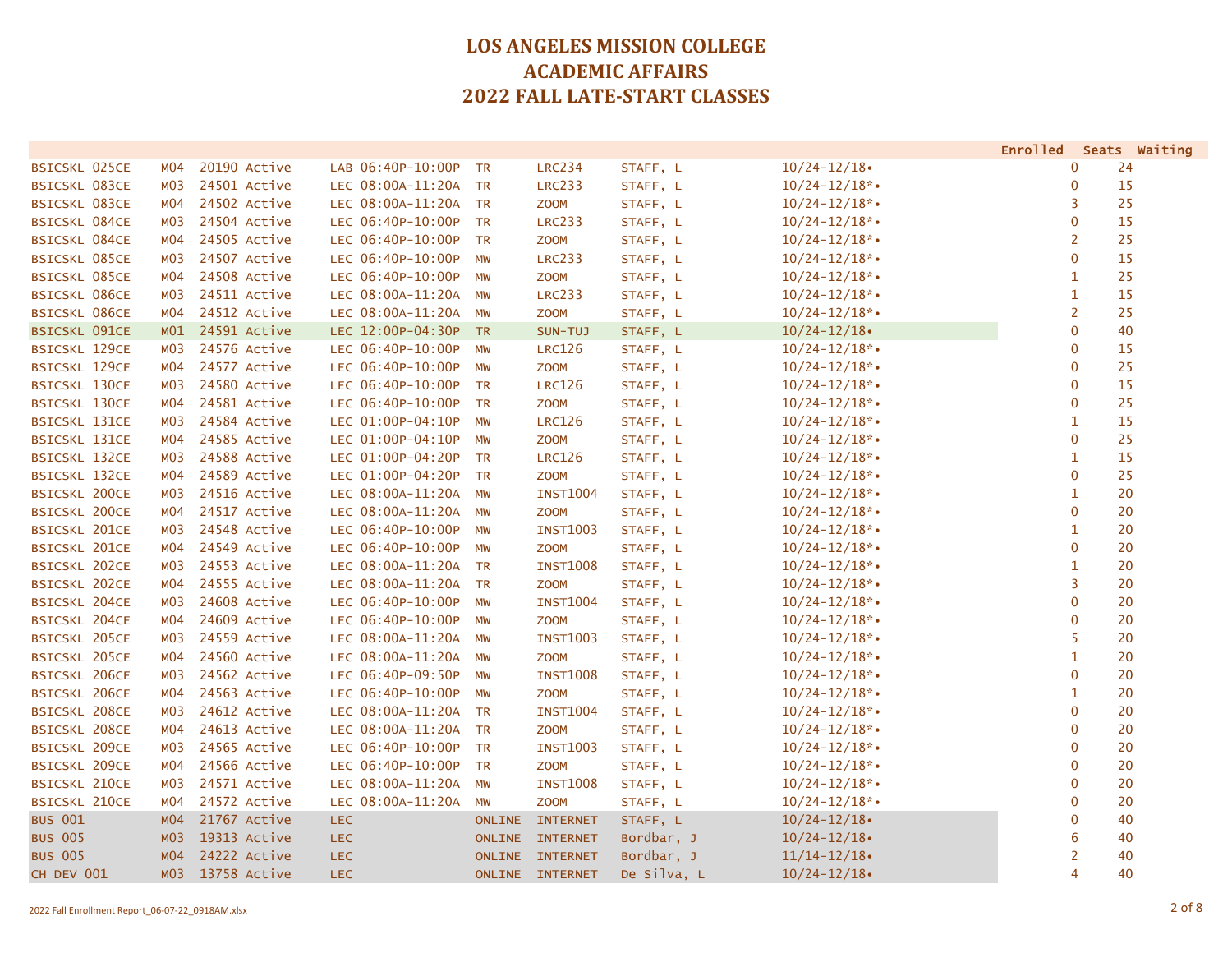|                |                 |                   |                   |               |                 |                   |                    | <b>Enrolled</b>  |    | Seats Waiting |
|----------------|-----------------|-------------------|-------------------|---------------|-----------------|-------------------|--------------------|------------------|----|---------------|
| CH DEV 001     | M <sub>09</sub> | 15546 Active      | LEC.              | <b>ONLINE</b> | <b>INTERNET</b> | Singh, M          | $10/10 - 12/18$    | $\mathbf 0$      | 40 |               |
| CH DEV 002     | MO2             | 13897 Active      | LEC 08:50A-12:10P | <b>TR</b>     | <b>ZOOM</b>     | Hovanisyan, A     | $10/24 - 12/18$    | 7                | 40 |               |
| CH DEV 007     | MO2             | 13960 Active      | LEC 08:50A-12:10P | <b>TR</b>     | <b>ZOOM</b>     | Grigoryan, R      | $10/24 - 12/18$    | $\overline{4}$   | 40 |               |
| CH DEV 008     | MO1             | 21822 Active      | LEC 03:30P-06:40P | MW            | <b>CCDS201</b>  | Beltran, Y        | $10/24 - 12/18$    | 11               | 36 |               |
| CH DEV 010     | MO2             | 14005 Active      | LEC.              |               | ONLINE INTERNET | Singh, M          | $10/24 - 12/18$    | 3                | 40 |               |
| CH DEV 011     | MO2             | 10285 Active      | LEC.              |               | ONLINE INTERNET | Bazikyan, I       | $10/24 - 12/18$    | $6\phantom{1}6$  | 40 |               |
| CH DEV 014     | MO1             | 15547 Active      | LEC 06:50P-10:00P | <b>MW</b>     | <b>CCDS202</b>  | Rodriguez, P      | $10/24 - 12/18$    | 5                | 36 |               |
| CH DEV 034     | MO2             | 18003 Active      | <b>LEC</b>        |               | ONLINE INTERNET | Grigoryan, R      | $10/24 - 12/18$    | 15               | 40 |               |
| CH DEV 042     | MO2             | 11031 Active      | <b>LEC</b>        |               | ONLINE INTERNET | De Silva, L       | $10/24 - 12/18$    | 16               | 40 |               |
| CH DEV 045     | MO2             | 24132 Active      | LEC.              |               | ONLINE INTERNET | Hovanisyan, A     | $10/24 - 12/18$    | $\boldsymbol{6}$ | 40 |               |
| CH DEV 046     | M <sub>01</sub> | 24133 Active      | <b>LEC</b>        |               | ONLINE INTERNET | Olson, A          | $10/24 - 12/18$    | $\overline{7}$   | 40 |               |
| CH DEV 058     | M <sub>01</sub> | 18583 Active      | LEC.              |               | ONLINE INTERNET | Mermell, R        | $10/24 - 12/18$    | $\overline{3}$   | 40 |               |
| CH DEV 061     | M <sub>01</sub> | 19994 Active      | LEC.              |               | ONLINE INTERNET | STAFF, L          | $09/26 - 10/23$    | 5                | 40 |               |
| CH DEV 172     | MO2             | 18997 Active      | LEC.              |               | ONLINE INTERNET | Rodriguez, P      | $10/03 - 11/06$    | $\overline{7}$   | 40 |               |
| CHICANO 002    | M03             | 19024 Active      | LEC.              |               | ONLINE INTERNET | Maldonado, J      | $10/24 - 12/18$    | $\mathbf 0$      | 40 |               |
| CHICANO 007    | M01             | 13161 Active      | LEC.              |               | ONLINE INTERNET | Madrigal Uribe, M | $10/10 - 11/12$    | $\overline{2}$   | 40 |               |
| CHICANO 007    | MO4             | 24191 Active      | LEC.              |               | ONLINE INTERNET | Gutierrez, E      | $10/24 - 12/18$    | $\overline{7}$   | 40 |               |
| CHICANO 008    | MO2             | 13205 Active      | LEC.              |               | ONLINE INTERNET | STAFF, L          | $11/14 - 12/18$    | $\mathbf{0}$     | 40 |               |
| CHICANO 008    | M02             | 13205 Active      | LEC 07:15A-08:45A | <b>TR</b>     | <b>ZOOM</b>     | STAFF, L          | $11/14 - 12/18$    | $\mathbf{0}$     | 40 |               |
| CHICANO 008    | MO3             | 13208 Active      | <b>LEC</b>        |               | ONLINE INTERNET | Morales, J        | $09/06 - 10/09$    | $\overline{2}$   | 40 |               |
| CHICANO 008    | MO4             | 13211 Active      | LEC.              |               | ONLINE INTERNET | Gutierrez, E      | $10/24 - 12/18$    | 3                | 40 |               |
| CHICANO 008    | MOS             | 15446 Active      | <b>LEC</b>        |               | ONLINE INTERNET | Morales, J        | $11/14 - 12/18$    | $\mathbf 0$      | 40 |               |
| CHICANO 020    | M <sub>01</sub> | 19243 Active      | <b>LEC</b>        |               | ONLINE INTERNET | Madrigal Uribe, M | $10/24 - 12/18$    | $\mathbf{0}$     | 40 |               |
| CHICANO 037    | MO3             | 17778 Active      | LEC.              |               | ONLINE INTERNET | Madrigal Uribe, M | $10/10 - 11/12$    | $\pmb{0}$        | 40 |               |
| CHICANO 037    | MO4             | 21686 Active      | LEC.              |               | ONLINE INTERNET | Gutierrez, E      | $10/24 - 12/18$    | $\mathbf 1$      | 40 |               |
| CHICANO 044    | M <sub>01</sub> | 16890 Active      | <b>LEC</b>        |               | ONLINE INTERNET | Madrigal Uribe, M | $10/24 - 12/18$    | 3                | 40 |               |
| CHICANO 044    | MO2             | 24192 Active      | LEC.              |               | ONLINE INTERNET | Mungaray, J       | $10/24 - 12/18$    | 5                | 40 |               |
| CHICANO 046    | M01             | 13306 Active      | LEC.              |               | ONLINE INTERNET | Maldonado, J      | $11/14 - 12/18$    | $\mathbf{1}$     | 40 |               |
| CHICANO 052    | M01             | 14943 Active      | LEC.              |               | ONLINE INTERNET | Morales, J        | $10/10 - 11/12$    | 11               | 40 |               |
| CHICANO 052    | MO2             | 13325 Active      | LEC.              |               | ONLINE INTERNET | Gutierrez, E      | $10/24 - 12/18$    | 9                | 40 |               |
| CHICANO 052    | MO3             | 19996 Active      | LEC.              |               | ONLINE INTERNET | Madrigal Uribe, M | $10/24 - 12/18$    | $\mathbf{1}$     | 40 |               |
| CHICANO 052    | MO4             | 24195 Active      | LEC.              |               | ONLINE INTERNET | STAFF, L          | $11/14 - 12/18$    | $\mathbf 0$      | 40 |               |
| CHICANO 057    | M01             | 18367 Active      | LEC.              |               | ONLINE INTERNET | Morales, J        | $10/24 - 12/18$    | 10               | 40 |               |
| <b>CIS 148</b> | M01             | 17857 Active      | <b>LEC</b>        |               | ONLINE INTERNET | Rios, J           | $09/19 - 12/18$    | 28               | 40 |               |
| CIS 148        |                 | M01A 17858 Active | <b>LAB</b>        |               | ONLINE INTERNET | Rios, J           | $09/19 - 12/18$    | 28               | 40 |               |
| CIS 165        |                 | M01 19964 Active  | LEC.              |               | ONLINE INTERNET | Rios, J           | $10/24 - 12/18$    | 3                | 40 |               |
| CIS 165        |                 | M01A 19965 Active | <b>LAB</b>        |               | ONLINE INTERNET | Rios, J           | $10/24 - 12/18$    | 3                | 40 |               |
| CIS 194        |                 | M01 19968 Active  | LEC.              |               | ONLINE INTERNET | STAFF, L          | $10/24 - 12/18$ *• | $\mathbf{1}$     | 20 |               |
| CIS 194        |                 | M01A 19969 Active | <b>LAB</b>        |               | ONLINE INTERNET | STAFF, L          | $10/24 - 12/18$ *• | $\mathbf{1}$     | 20 |               |
| CIS 195        |                 | M01 18578 Active  | LEC.              |               | ONLINE INTERNET | STAFF, L          | $10/24 - 12/18$ *• | 1                | 20 |               |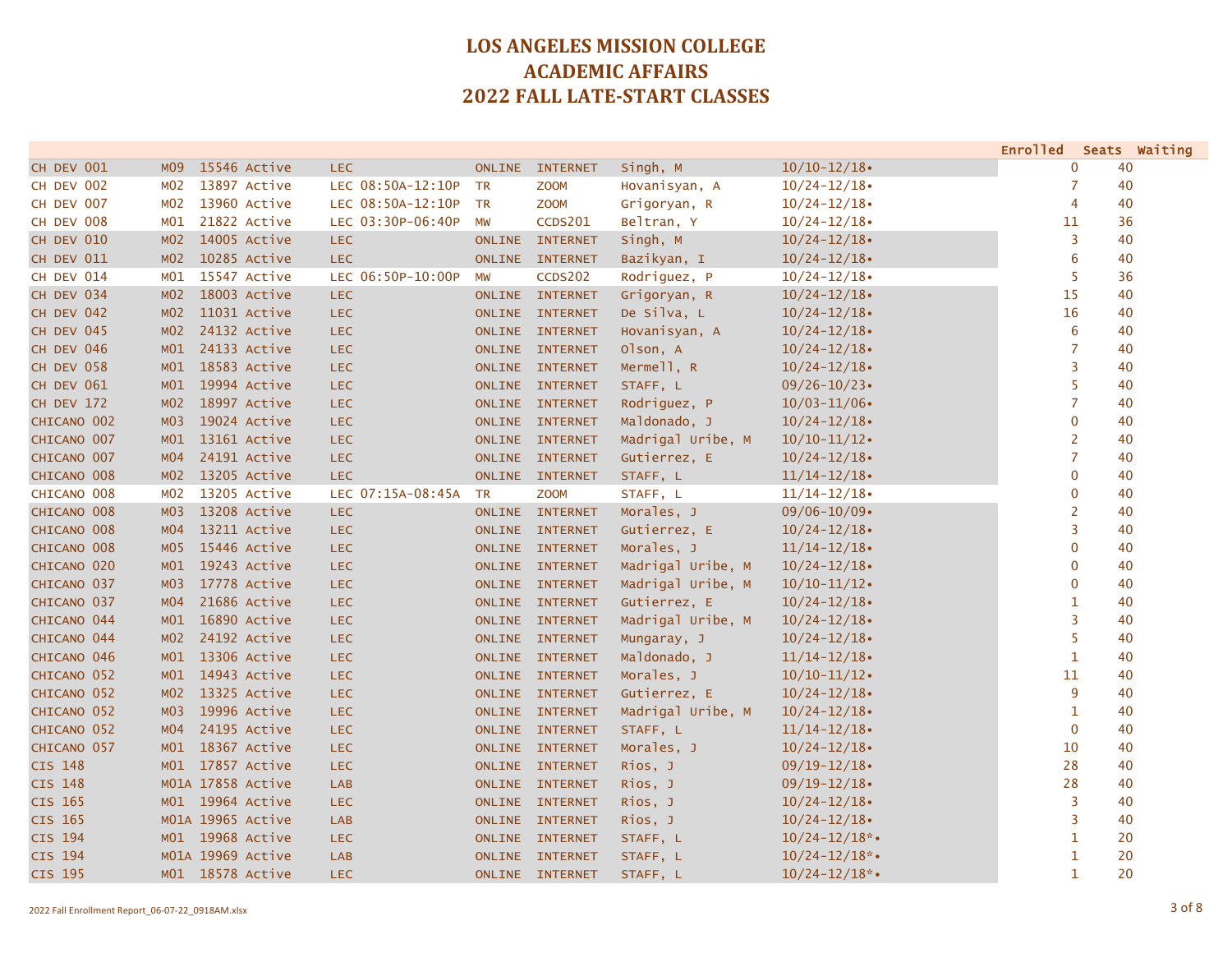|                    |                 |                   |                     |               |                 |                  |                    | Enrolled Seats Waiting |    |    |
|--------------------|-----------------|-------------------|---------------------|---------------|-----------------|------------------|--------------------|------------------------|----|----|
| CIS 195            |                 | M01A 18579 Active | <b>LAB</b>          |               | ONLINE INTERNET | STAFF, L         | $10/24 - 12/18$ *• | 1                      | 20 |    |
| <b>CIS 215</b>     |                 | M01 19970 Active  | <b>LEC</b>          |               | ONLINE INTERNET | Kasilag, Z       | $10/24 - 12/18$    | $\overline{2}$         | 40 |    |
| CIS 215            |                 | M01A 19971 Active | <b>LAB</b>          |               | ONLINE INTERNET | Kasilag, Z       | $10/24 - 12/18$    | $\overline{2}$         | 40 |    |
| CIS 219            |                 | M01 19972 Active  | <b>LEC</b>          |               | ONLINE INTERNET | Samplewala, M    | $10/24 - 12/18$    | 19                     | 40 |    |
| <b>CIS 219</b>     |                 | M01A 19973 Active | <b>LAB</b>          |               | ONLINE INTERNET | Samplewala, M    | $10/24 - 12/18$    | 19                     |    | 40 |
| CLN ART 050        | MO2             | 17840 Active      | <b>LEC</b>          |               | ONLINE INTERNET | STAFF, L         | $10/24 - 12/18$    | $\overline{4}$         | 40 |    |
| CLN ART 050        | MO4             | 22910 Active      | <b>LEC</b>          |               | ONLINE INTERNET | STAFF, L         | $10/24 - 12/18$    | $\mathbf 0$            |    | 35 |
| CLN ART 050        | MO4             | 22910 Active      | LEC 07:30A-10:00A S |               | SUN-TUJ         | STAFF, L         | $10/24 - 12/18$    | $\mathbf{0}$           |    | 35 |
| CLN ART 060        | MO2             | 18998 Active      | LEC 07:00A-07:50A   | <b>MTWR</b>   | <b>CAI230</b>   | Equaras, L       | $10/24 - 12/18$    | 5                      | 27 |    |
| CLN ART 060        |                 | M02A 18999 Active | LAB 08:00A-11:15A   | <b>MTWR</b>   | <b>MODKIT</b>   | Equaras, L       | $10/24 - 12/18$    | 5                      | 27 |    |
| CLN ART 101        | MO1             | 13545 Active      | LEC 11:20A-12:10P   | <b>MTWR</b>   | <b>CAI230</b>   | silva, J         | $10/24 - 12/18$    | 3                      | 27 |    |
| CLN ART 101        |                 | M01A 13547 Active | LAB 07:00A-10:15A   | <b>MTWR</b>   | <b>MODKIT</b>   | silva, J         | $10/24 - 12/18$    | 3                      | 27 |    |
| CLN ART 102        |                 | M02 13561 Active  | LEC 09:20A-10:10A   | <b>MTWR</b>   | <b>CAI227</b>   | Sanchez, J       | $10/24 - 12/18$    | $\mathbf{1}$           | 27 |    |
| CLN ART 102        |                 | M02A 13563 Active | LAB 10:30A-01:45P   | <b>MTWR</b>   | PRODKIT         | Sanchez, J       | $10/24 - 12/18$    | $\mathbf{1}$           | 27 |    |
| CLN ART 103        | M01             | 21993 Active      | <b>LEC</b>          | <b>ONLINE</b> | <b>INTERNET</b> | Equaras, L       | $10/24 - 12/18$    | 6                      | 40 |    |
| <b>CLN ART 105</b> | MO2             | 20839 Active      | <b>LEC</b>          |               | ONLINE INTERNET | Equaras, L       | $10/24 - 12/18$    | 4                      | 40 |    |
| CLN ART 108        | M <sub>01</sub> | 10115 Active      | <b>LEC</b>          |               | ONLINE INTERNET | Sanchez, J       | $10/24 - 12/18$    | 13                     | 40 |    |
| <b>COMM 101</b>    | M13             | 21549 Active      | <b>LEC</b>          |               | ONLINE INTERNET | Barker, B        | $10/24 - 12/18$    | $\overline{4}$         | 40 |    |
| <b>COMM 101</b>    | M14             | 24277 Active      | LEC 06:40P-10:00P   | <b>TR</b>     | <b>ZOOM</b>     | Shanley, M       | $10/24 - 12/18$    | $\mathbf{1}$           | 42 |    |
| <b>COMM 102</b>    |                 | M02 19269 Active  | <b>LEC</b>          |               | ONLINE INTERNET | Shanley, M       | $09/12 - 12/18$    | 7                      | 40 |    |
| <b>COMM 102</b>    | M03             | 20222 Active      | LEC 08:00A-11:20A   | <b>MW</b>     | <b>INST2004</b> | Casarez, R       | $10/24 - 12/18$    | $\overline{0}$         | 42 |    |
| <b>COMM 102</b>    | MO4             | 20855 Active      | <b>LEC</b>          |               | ONLINE INTERNET | Kwack, J         | $10/24 - 12/18$    | $\overline{2}$         | 40 |    |
| <b>COMM 121</b>    | M01             | 17868 Active      | <b>LEC</b>          |               | ONLINE INTERNET | Raz, J           | $10/24 - 12/18$    | $\overline{2}$         | 40 |    |
| <b>COMM 151</b>    | MO3             | 24278 Active      | <b>LEC</b>          |               | ONLINE INTERNET | Brownlee, M      | $09/12 - 12/18$    | 4                      | 40 |    |
| COUNSEL 004        | M02             | 11137 Active      | LEC 08:50A-11:40A   | -F            | <b>ZOOM</b>     | Menendez Mata, R | $10/24 - 12/18$    | $\mathbf 0$            |    | 40 |
| COUNSEL 017        |                 | M01 11406 Active  | <b>LEC</b>          |               | ONLINE INTERNET | Schwartz, R      | $10/24 - 12/18$    | 6                      |    | 40 |
| COUNSEL 022        | M01             | 11836 Active      | <b>LEC</b>          |               | ONLINE INTERNET | Ayala, 0         | $10/24 - 12/18$    | $\overline{7}$         | 40 |    |
| CS 101             | MO3             | 23922 Active      | <b>LEC</b>          |               | ONLINE INTERNET | STAFF, L         | $10/24 - 12/18$    | $\mathbf{0}$           | 40 |    |
| CS 101             |                 | M03A 23923 Active | <b>LAB</b>          |               | ONLINE INTERNET | STAFF, L         | $10/24 - 12/18$    | $\mathbf{0}$           |    | 40 |
| CS 119             |                 | M01 17251 Active  | <b>LEC</b>          |               | ONLINE INTERNET | Samplewala, M    | $10/24 - 12/18$    | 6                      | 40 |    |
| CS 119             |                 | M01A 17252 Active | <b>LAB</b>          |               | ONLINE INTERNET | Samplewala, M    | $10/24 - 12/18$    | 6                      | 40 |    |
| CS 216             | M01             | 22151 Active      | <b>LEC</b>          |               | ONLINE INTERNET | Samplewala, M    | $10/24 - 12/18$    | 25                     | 40 |    |
| CS 216             |                 | M01A 22152 Active | <b>LAB</b>          |               | ONLINE INTERNET | Samplewala, M    | $10/24 - 12/18$    | 25                     | 40 |    |
| ECON 002           | MO3             | 21765 Active      | <b>LEC</b>          |               | ONLINE INTERNET | Espinoza, A      | $10/24 - 12/18$    | $\overline{7}$         | 40 |    |
| <b>EDUC 001</b>    | MO2             | 24173 Active      | <b>LEC</b>          |               | ONLINE INTERNET | Niwa, J          | $10/10 - 12/18$    | 4                      | 40 |    |
| <b>EDUC 203</b>    | M <sub>01</sub> | 16250 Active      | <b>LEC</b>          |               | ONLINE INTERNET | STAFF, L         | $10/24 - 12/18$    | 3                      |    | 40 |
| ENGLISH 101        | M19             | 16260 Active      | <b>LEC</b>          |               | ONLINE INTERNET | Kemp, E          | $09/12 - 12/18$    | 3                      |    | 40 |
| ENGLISH 101        | M20             | 17351 Active      | <b>LEC</b>          |               | ONLINE INTERNET | Keshishyan, A    | $09/19 - 12/18$    | 6                      | 40 |    |
| ENGLISH 101        | M21             | 17230 Active      | <b>LEC</b>          |               | ONLINE INTERNET | Kemp, E          | $10/03 - 12/18$    | 1                      | 40 |    |
| ENGLISH 101        |                 | M22 24954 Active  | <b>LEC</b>          |               | ONLINE INTERNET | Quinn, A         | $10/24 - 12/18$    | $\overline{2}$         |    | 40 |
|                    |                 |                   |                     |               |                 |                  |                    |                        |    |    |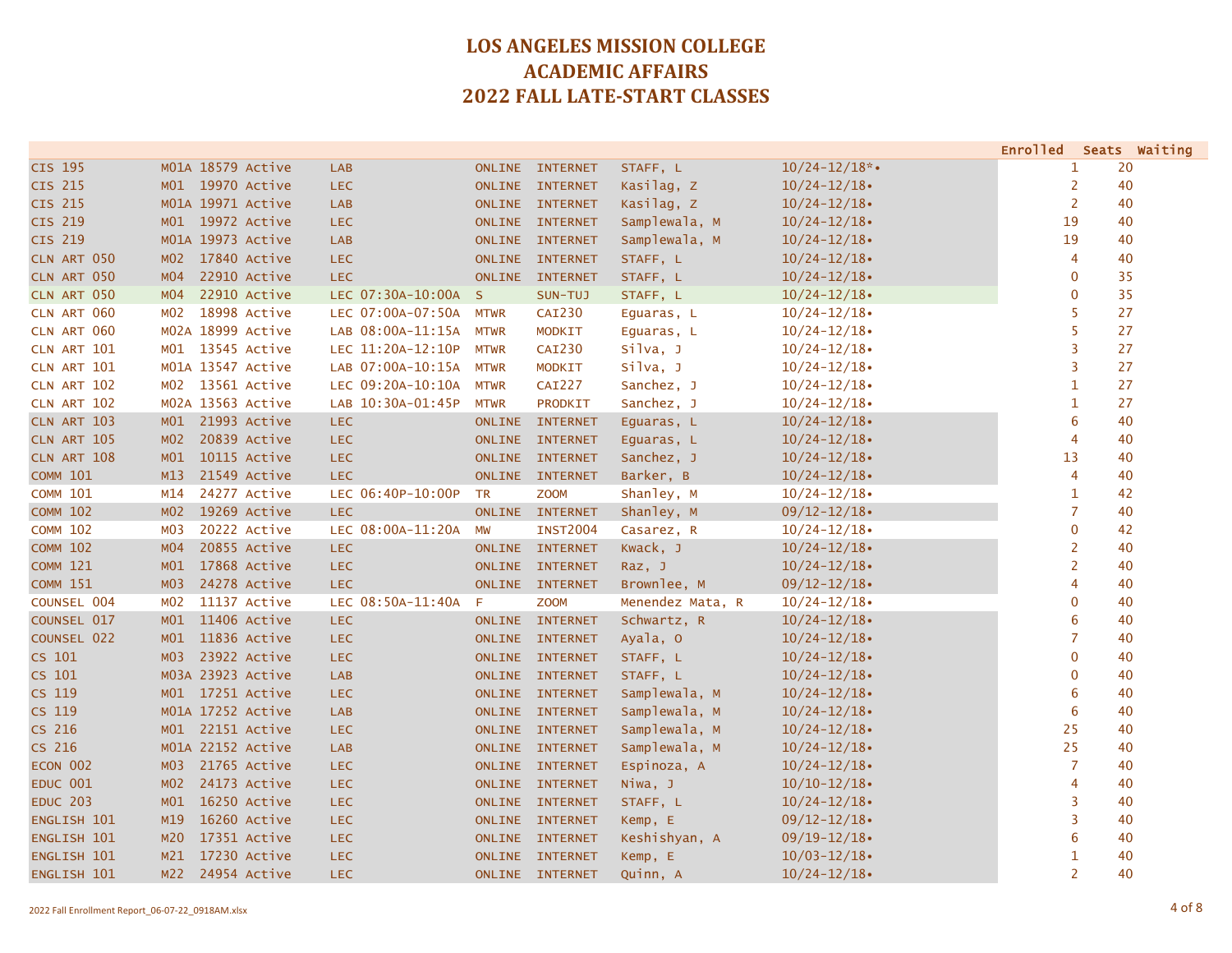|                        |                  |                   |                        |               |                    |                   |                        | <b>Enrolled</b> |    | Seats Waiting |
|------------------------|------------------|-------------------|------------------------|---------------|--------------------|-------------------|------------------------|-----------------|----|---------------|
| ENGLISH 101            | M <sub>23</sub>  | 17241 Active      | <b>LEC</b>             | <b>ONLINE</b> | <b>INTERNET</b>    | Daly, C           | $10/24 - 12/18$        | 0               | 40 |               |
| ENGLISH 101            | M24              | 24955 Active      | LEC 08:00A-11:10A      | MW            | <b>CMS030</b>      | STAFF, L          | $10/24 - 12/18$        | 0               | 42 |               |
| ENGLISH 101            | M <sub>25</sub>  | 16884 Active      | <b>LEC</b>             | <b>ONLINE</b> | <b>INTERNET</b>    | Turnmeyer, M      | $10/31 - 12/18$        | 0               | 40 |               |
| ENGLISH 101            | M26              | 18670 Active      | <b>LEC</b>             | <b>ONLINE</b> | <b>INTERNET</b>    | Darr, N           | $11/14 - 12/18$        | 1               | 40 |               |
| ENGLISH 101Z           | MO4              | 24272 Active      | <b>LEC</b>             | ONLINE        | <b>INTERNET</b>    | Riesberg, C       | $10/24 - 12/18$        | 1               | 40 |               |
| ENGLISH 101Z           |                  | M04A 24273 Active | <b>LAB</b>             | <b>ONLINE</b> | <b>INTERNET</b>    | Riesberg, C       | $10/24 - 12/18$        | $\mathbf{1}$    | 40 |               |
| ENGLISH 102            | M <sub>0</sub> 5 | 19032 Active      | <b>LEC</b>             |               | ONLINE INTERNET    | Cabral, J         | $09/12 - 12/18$        | $\mathbf 0$     | 40 |               |
| ENGLISH 102            | M06              | 14468 Active      | LEC 08:00A-11:20A      | <b>TR</b>     | <b>CSB101</b>      | STAFF, L          | $10/24 - 12/18$        | $\mathbf 0$     | 40 |               |
| ENGLISH 102            | M07              | 14469 Active      | <b>LEC</b>             | <b>ONLINE</b> | <b>INTERNET</b>    | Camhi, J          | $10/24 - 12/18$        | 4               | 40 |               |
| ENGLISH 102            | M08              | 16885 Active      | <b>LEC</b>             | <b>ONLINE</b> | <b>INTERNET</b>    | Crozer, K         | $10/24 - 12/18$        | 26              | 40 |               |
| ENGLISH 102            | M <sub>09</sub>  | 21517 Active      | <b>LEC</b>             | <b>ONLINE</b> | <b>INTERNET</b>    | Voorhis, M        | $11/14 - 12/18$        | $\mathbf 0$     | 40 |               |
| ENGLISH 103            | MO2              | 18653 Active      | <b>LEC</b>             |               | ONLINE INTERNET    | Voorhis, M        | $10/24 - 12/18$        | 2               | 40 |               |
| ENGLISH 103            | M <sub>0</sub> 3 | 20223 Active      | <b>LEC</b>             |               | ONLINE INTERNET    | Crozer, K         | $10/24 - 12/18$        | 7               | 40 |               |
| ENGLISH 127            | M <sub>01</sub>  | 21838 Active      | <b>LEC</b>             |               | ONLINE INTERNET    | Spitler-Lawson, R | $09/12 - 12/18$        | $\mathbf{1}$    | 40 |               |
| ENGLISH 127            | MO2              | 22777 Active      | <b>LEC</b>             | <b>ONLINE</b> | <b>INTERNET</b>    | Crozer, K         | $10/24 - 12/18$        | 3               | 40 |               |
| ENV SCI 002            |                  | M01 15454 Active  | <b>LEC</b>             | <b>ONLINE</b> | <b>INTERNET</b>    | Boroon, M         | $10/24 - 12/18$        | $\overline{4}$  | 40 |               |
| ESL NC 021CE           | MO3              | 25284 Active      | LEC 01:00P-02:25P      | <b>MTWR</b>   | <b>CSB111</b>      | STAFF, L          | $10/24 - 12/18$        | $\mathbf 0$     | 42 |               |
| ESL NC 023CE           | M <sub>0</sub> 2 | 22896 Active      | LEC 01:00P-03:05P      | <b>MTWR</b>   | <b>CSB102B</b>     | STAFF, L          | $10/24 - 12/18$        | 1               | 42 |               |
| <b>ESLCVCS 014CE</b>   | MO1              | 24614 Active      | LEC 06:40P-10:00P      | MW            | <b>INST2005</b>    | STAFF, L          | $10/24 - 12/18$        | $\mathbf 0$     | 34 |               |
| <b>FAM &amp;CS 006</b> |                  | M01 18587 Active  | <b>LEC</b>             | <b>ONLINE</b> | <b>INTERNET</b>    | Bazikyan, I       | $09/19 - 12/18$        | 4               | 40 |               |
| FRENCH 002             |                  | M01 24231 Active  | <b>LEC</b>             | <b>ONLINE</b> | <b>INTERNET</b>    | Pourzangi, B      | $10/24 - 12/18$        | 1               | 40 |               |
| FRENCH 002             | MO1              | 24231 Active      | LEC 12:10P-02:40P      | MW            | <b>ZOOM</b>        | Pourzangi, B      | $10/24 - 12/18$        | $\mathbf{1}$    | 40 |               |
| <b>GEOG 001</b>        | MO2              | 10596 Active      | <b>LEC</b>             | <b>ONLINE</b> | <b>INTERNET</b>    | Townsend, S       | $10/24 - 12/18$        | 1               | 40 |               |
| HEALTH 011             | <b>MO8</b>       | 12991 Active      | <b>LEC</b>             | <b>ONLINE</b> | <b>INTERNET</b>    | STAFF, L          | $10/24 - 12/18$        | $\mathbf 0$     | 40 |               |
| HEALTH 101             | M <sub>01</sub>  | 24446 Active      | <b>LEC</b>             | <b>ONLINE</b> | <b>INTERNET</b>    | STAFF, L          | $10/24 - 12/18$        | $\mathbf{1}$    | 40 |               |
| HISTORY 012            | M <sub>03</sub>  | 24187 Active      | <b>LEC</b>             |               | ONLINE INTERNET    | Cramer, A         | $10/24 - 12/18$        | $\mathbf{1}$    | 40 |               |
| HLTHOCC 063            | M <sub>01</sub>  | 11412 Active      | LEC 08:00A-10:10A      | <b>TR</b>     | <b>INST2014</b>    | Molina, A         | $10/24 - 12/18$        | 6               | 42 |               |
| HLTHOCC 064            | M <sub>01</sub>  | 11537 Active      | LEC 02:20P-03:10P      | <b>TR</b>     | <b>INST2014</b>    | Molina, A         | $10/24 - 12/18$        | 5               | 42 |               |
| HLTHOCC 065            | M01              | 11621 Active      | LEC 10:20A-01:10P      | <b>TR</b>     | <b>INST2014</b>    | Molina, A         | $10/24 - 12/18$        | 4               | 42 |               |
| HTHTEK 100             | M01              | 16277 Active      | <b>LEC</b>             | <b>ONLINE</b> | <b>INTERNET</b>    | STAFF, L          | $10/24 - 12/18$        | 12              | 40 |               |
| HTHTEK 100             |                  | M01A 16278 Active | <b>LAB</b>             | <b>ONLINE</b> | <b>INTERNET</b>    | STAFF, L          | $10/24 - 12/18$        | 12              | 40 |               |
| HTHTEK 230             | M01              | 25562 Active      | <b>LEC</b>             | ONLINE        | <b>INTERNET</b>    | STAFF, L          | $10/24 - 12/18$        | 2               | 40 |               |
| HUMAN 001              | MO3              | 20084 Active      | <b>LEC</b>             | <b>ONLINE</b> | <b>INTERNET</b>    | Kiani, A          | $10/24 - 12/18$        | $\mathbf{1}$    | 40 |               |
| ITALIAN 002            |                  | M01 24232 Active  | <b>LEC</b>             | <b>ONLINE</b> | <b>INTERNET</b>    | Muniz Gracia, A   | $10/24 - 12/18$        | 3               | 40 |               |
| ITALIAN 002            | M01              | 24232 Active      | LEC 12:10P-02:40P      | <b>MW</b>     | <b>ZOOM</b>        | Muniz Gracia, A   | $10/24 - 12/18$        | 3               | 40 |               |
| JOURNAL 100            | M <sub>01</sub>  | 20046 Active      | <b>LEC</b>             | <b>ONLINE</b> | <b>INTERNET</b>    | Savage, T         | $10/24 - 12/18$        | $\overline{2}$  | 40 |               |
| JOURNAL 100            | MO2              | 26286 Active      | LEC 03:00P-04:50P      | <b>TR</b>     | ALLMARINE STAFF, L |                   | $09/12 - 12/18!$ • New | $\mathbf 0$     |    | $\mathbf{0}$  |
| KIN 350-1              | M04              | 24482 Active      | LAB 07:00A-08:25A      | <b>MTWR</b>   | HFACFT CR          | STAFF, L          | $10/24 - 12/18$ *•     | 2               | 30 |               |
| KIN 350-2              | M04              | 24471 Active      | LAB 07:00A-08:25A      | <b>MTWR</b>   | HFACFT CR          | STAFF, L          | $10/24 - 12/18$ *•     | $\mathbf 0$     |    | 7             |
| KIN 350-3              | M04              | 24473 Active      | LAB 07:00A-08:25A MTWR |               | HFACFT CR STAFF, L |                   | $10/24 - 12/18$ *•     | $\mathbf 0$     |    | 5             |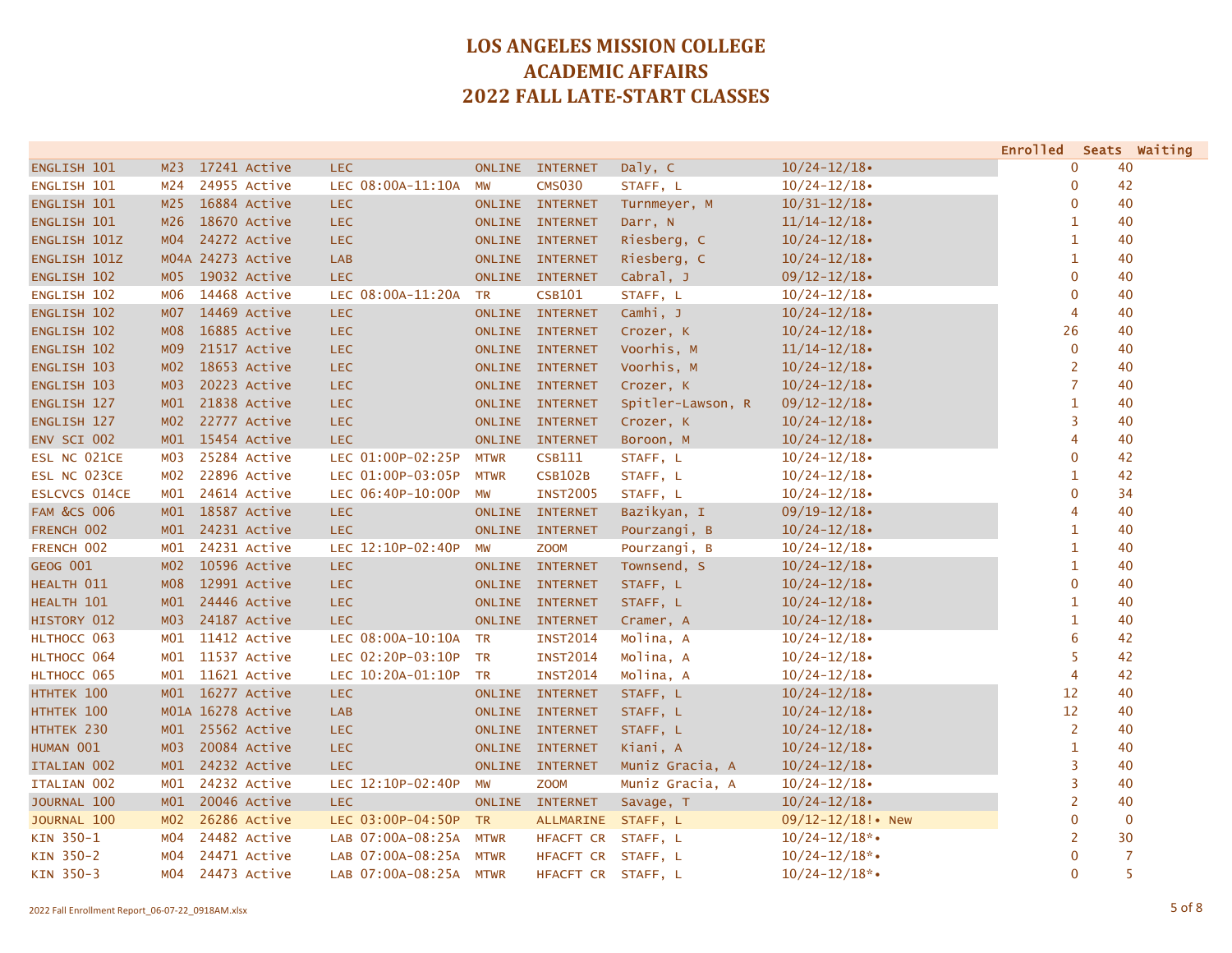|                 |                 |                   |                      |              |                 |                   |                    | Enrolled Seats Waiting |    |
|-----------------|-----------------|-------------------|----------------------|--------------|-----------------|-------------------|--------------------|------------------------|----|
| KIN 371-1       | MO1             | 24479 Active      | LAB 10:35A-12:00P    | <b>MTWR</b>  | <b>ELCRPARK</b> | STAFF, L          | $10/24 - 12/18$ *• | 0                      | 25 |
| KIN 371-2       | MO1             | 24480 Active      | LAB 10:35A-12:00P    | <b>MTWR</b>  | <b>ELCRPARK</b> | STAFF, L          | $10/24 - 12/18$ *• | $\mathbf 0$            | 10 |
| <b>LAW 002</b>  | M01             | 13065 Active      | <b>LEC</b>           |              | ONLINE INTERNET | Morinaka, B       | $10/24 - 12/18$    | 11                     | 40 |
| LAW 011         | M01             | 13083 Active      | <b>LEC</b>           |              | ONLINE INTERNET | Jackman, J        | $10/24 - 12/18$    | 5                      | 40 |
| <b>LAW 012</b>  | M01             | 24224 Active      | <b>LEC</b>           |              | ONLINE INTERNET | Rose, E           | $10/24 - 12/18$    | 9                      | 40 |
| LAW 013         | M01             | 13089 Active      | <b>LEC</b>           |              | ONLINE INTERNET | Lampert, E        | $10/24 - 12/18$    | 3                      | 40 |
| LAW 017         | M <sub>01</sub> | 10042 Active      | <b>LEC</b>           |              | ONLINE INTERNET | Soledad, H        | $10/24 - 12/18$    | 10                     | 40 |
| <b>LAW 035</b>  | M01             | 24225 Active      | LEC.                 |              | ONLINE INTERNET | Gudino, A         | $10/24 - 12/18$    | $\mathbf 0$            | 40 |
| MARKET 022      | MO1             | 21273 Active      | LEC 06:40P-10:00P    | <b>TR</b>    | <b>CAI227</b>   | STAFF, L          | $10/24 - 12/18$    | $\mathbf 0$            | 42 |
| <b>MATH 227</b> | M19             | 22541 Active      | <b>LEC</b>           |              | ONLINE INTERNET | Abed, K           | $10/24 - 12/18$    | 2                      | 40 |
| <b>MATH 227</b> |                 | M19A 22542 Active | <b>LAB</b>           |              | ONLINE INTERNET | Abed, K           | $10/24 - 12/18$    | $\overline{2}$         | 40 |
| <b>MATH 227</b> | M21             | 23768 Active      | <b>LEC</b>           |              | ONLINE INTERNET | STAFF, L          | $10/24 - 12/18$    | $\mathbf 0$            | 40 |
| <b>MATH 227</b> |                 | M21A 23769 Active | LAB                  |              | ONLINE INTERNET | STAFF, L          | $10/24 - 12/18$    | 0                      | 40 |
| <b>MATH 227</b> |                 | M21A 23769 Active | LAB 08:00A-10:00A    | <sub>S</sub> | <b>CMS222</b>   | STAFF, L          | $10/24 - 12/18$    | $\mathbf{0}$           | 40 |
| <b>MATH 240</b> |                 | M03 15727 Active  | <b>LEC</b>           |              | ONLINE INTERNET | Dakdouk, R        | $10/24 - 12/18$    | 4                      | 40 |
| <b>MATH 240</b> |                 | M03A 17990 Active | <b>LAB</b>           |              | ONLINE INTERNET | Dakdouk, R        | $10/24 - 12/18$    | 4                      | 40 |
| <b>MATH 260</b> | MO2             | 15574 Active      | <b>LEC</b>           |              | ONLINE INTERNET | Yamada, R         | $10/24 - 12/18$    | $\mathbf{1}$           | 40 |
| <b>MATH 261</b> | M <sub>02</sub> | 23855 Active      | <b>LEC</b>           |              | ONLINE INTERNET | Mkrtchyan, T      | $10/24 - 12/18$    | 16                     | 40 |
| <b>MGMT 013</b> | MO2             | 24223 Active      | <b>LEC</b>           |              | ONLINE INTERNET | STAFF, L          | $10/24 - 12/18$    | $\overline{2}$         | 40 |
| MUSIC 111       | MO3             | 24333 Active      | <b>LEC</b>           |              | ONLINE INTERNET | Wentz, J          | $10/24 - 12/18$    | 1                      | 40 |
| NRS-HCA 056     | M01             | 22119 Active      | LEC 01:30P-05:20P    | <b>MW</b>    | <b>INST2016</b> | Johnson-Adkins, B | $11/21 - 11/23$    | $\mathbf 0$            | 15 |
| NRS-HCA 056     | MO1             | 22119 Active      | LEC 08:00A-12:30P    | <b>MW</b>    | <b>INST2016</b> | Johnson-Adkins, B | $11/21 - 11/23$    | $\mathbf{0}$           | 15 |
| NRS-HCA 399A    |                 | M01A 22124 Active | LAB 07:00A-11:00A    | <b>MW</b>    | <b>SCHEDULE</b> | Molina, A         | $10/03 - 11/16$    | $\mathbf{0}$           | 15 |
| NRS-HCA 399A    |                 | M01A 22124 Active | LAB 12:00P-04:00P    | <b>MW</b>    | <b>SCHEDULE</b> | Glaus, C          | $10/03 - 11/16$    | $\mathbf{0}$           | 15 |
| NRS-HCA 399B    | MO1             | 22128 Active      | LEC 08:00A-02:50P    | <b>MW</b>    | <b>INST2014</b> | Johnson-Adkins, B | $11/28 - 11/30$    | $\mathbf 0$            | 15 |
| NRS-HCA 399B    | MO1             | 22128 Active      | LEC 08:00A-12:00P    | M            | <b>INST2014</b> | Johnson-Adkins, B | $12/05 - 12/05$    | $\mathbf 0$            | 15 |
| NRS-HCA 399B    |                 | M01A 22129 Active | LAB 08:00A-07:50P    | <b>MW</b>    | <b>SCHEDULE</b> | Johnson-Adkins, B | $12/07 - 12/14$    | $\mathbf 0$            | 15 |
| NRS-HCA 399B    |                 | M01A 22129 Active | LAB 08:00A-12:00P    | M            | <b>SCHEDULE</b> | Johnson-Adkins, B | $12/19 - 12/19$    | $\mathbf{0}$           | 15 |
| NUTRTN 021      | M09             | 23141 Active      | <b>LEC</b>           |              | ONLINE INTERNET | STAFF, L          | $10/24 - 12/18$    | $\mathbf{0}$           | 40 |
| NUTRTN 021      | M10             | 24456 Active      | <b>LEC</b>           |              | ONLINE INTERNET | STAFF, L          | $10/24 - 12/18$    | $\mathbf{1}$           | 40 |
| PHILOS 001      | MO4             | 15548 Active      | <b>LEC</b>           |              | ONLINE INTERNET | Pursley, M        | $10/24 - 12/18$    | $\mathbf{1}$           | 40 |
| PHILOS 033      | M <sub>02</sub> | 26240 Active      | <b>LEC</b>           |              | ONLINE INTERNET | Pursley, M        | $10/24 - 12/18$    | $\mathbf 0$            | 40 |
| PHILOS 033      | MO <sub>2</sub> | 26240 Active      | LEC 09:00A-12:00P    | $\mathsf{S}$ | <b>CMS020</b>   | Pursley, M        | $10/24 - 12/18$    | $\overline{0}$         | 40 |
| PHRMCTK 023     | MO1             | 15285 Active      | LEC 09:00A-11:05A MW |              | <b>INST2018</b> | Lavy, E           | $10/24 - 12/18$    | 4                      | 28 |
| PHRMCTK 030     | MO1             | 22784 Active      | LEC 11:30A-02:40P    | <b>MW</b>    | <b>INST2018</b> | Lavy, E           | $10/24 - 12/18$    | 5                      | 28 |
| PHYSICS 039     | MO1             | 26033 Active      | LEC 08:00A-11:05A    | <b>MWF</b>   | <b>CMS246</b>   | Santana, R        | $10/24 - 12/18$    | 3                      | 32 |
| PHYSICS 039     | MO1A            | 26034 Active      | LAB 08:00A-11:20A    | <b>TR</b>    | <b>CMS006</b>   | Santana, R        | $10/24 - 12/18$    | 3                      | 32 |
| POL SCI 001     | M <sub>09</sub> | 16895 Active      | <b>LEC</b>           | ONLINE       | <b>INTERNET</b> | STAFF, L          | $10/24 - 12/18$    | $\overline{0}$         | 40 |
| POL SCI 001     | M10             | 19229 Active      | <b>LEC</b>           |              | ONLINE INTERNET | Durukan-Magee, E  | $11/14 - 12/18$    | $\mathbf 0$            | 40 |
| POL SCI 001     |                 | M11 21920 Active  | <b>LEC</b>           |              | ONLINE INTERNET | Tabakian, J       | $10/24 - 12/18$    | 5                      | 40 |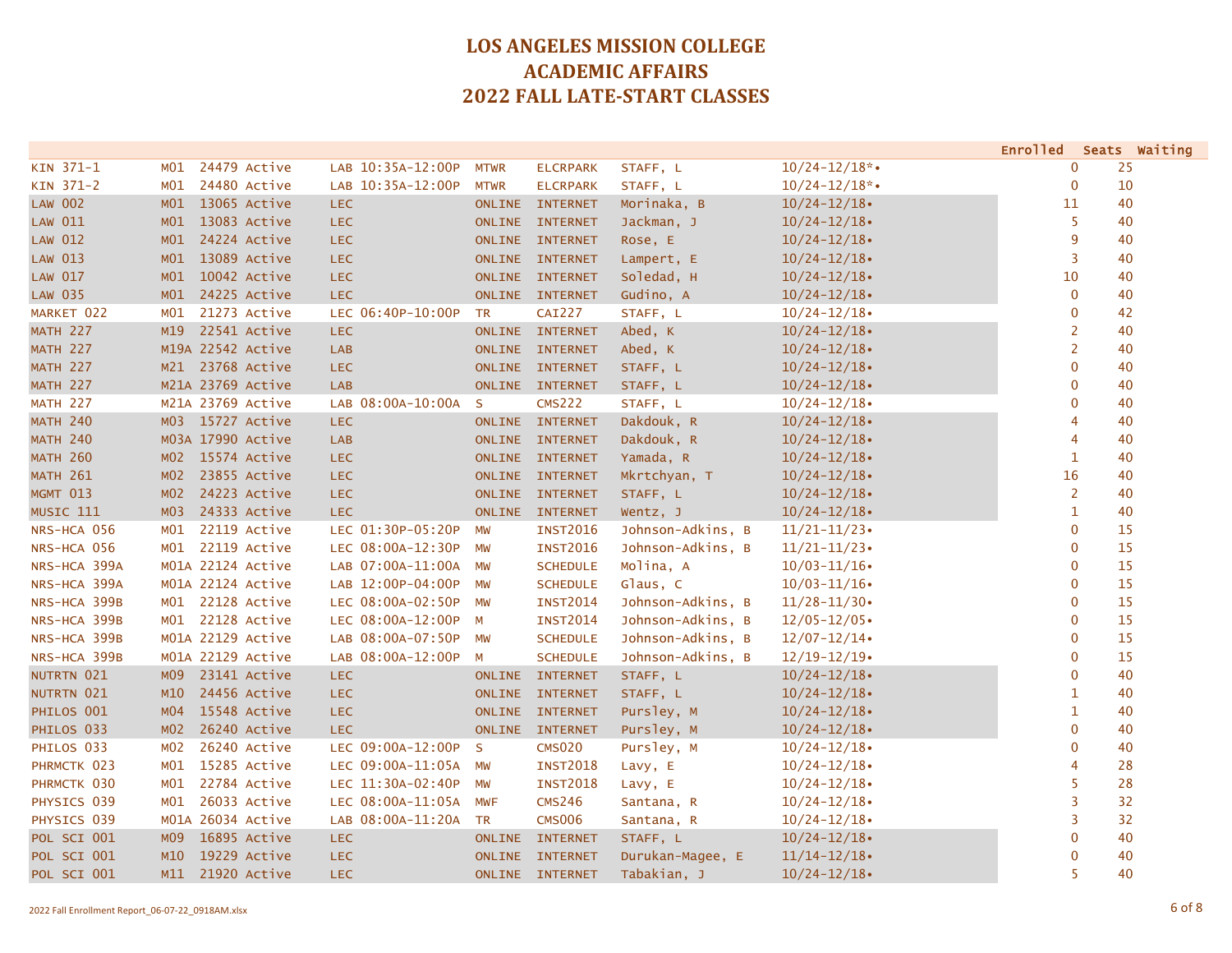|              |                  |                   |                      |               |                 |                  |                    | Enrolled Seats Waiting |                |    |
|--------------|------------------|-------------------|----------------------|---------------|-----------------|------------------|--------------------|------------------------|----------------|----|
| POL SCI 001  | M12              | 22148 Active      | <b>LEC</b>           |               | ONLINE INTERNET | Durukan-Magee, E | $10/24 - 12/18$    |                        | 1              | 40 |
| POL SCI 007  | MO2              | 26241 Active      | <b>LEC</b>           |               | ONLINE INTERNET | Durukan-Magee, E | $09/19 - 12/18$    |                        | 3              | 40 |
| PSYCH 001    | MO5              | 13936 Active      | <b>LEC</b>           |               | ONLINE INTERNET | Williams, F      | $10/24 - 12/18$    |                        | 0              | 40 |
| PSYCH 001    | M06              | 13943 Active      | <b>LEC</b>           |               | ONLINE INTERNET | Holland, S       | $10/24 - 12/18$    |                        | 2              | 40 |
| PSYCH 002    | M <sub>03</sub>  | 14221 Active      | <b>LEC</b>           |               | ONLINE INTERNET | Williams, F      | $10/24 - 12/18$    |                        | $\overline{2}$ | 40 |
| PSYCH 014    | M01              | 14946 Active      | <b>LEC</b>           |               | ONLINE INTERNET | Bill, E          | $10/24 - 12/18$    |                        | $\overline{7}$ | 40 |
| PSYCH 074    | MO2              | 24177 Active      | <b>LEC</b>           |               | ONLINE INTERNET | Milani, N        | $10/24 - 12/18$    |                        | 5              | 40 |
| SOC 001      | MO2              | 12199 Active      | <b>LEC</b>           |               | ONLINE INTERNET | STAFF, L         | $10/24 - 12/18$    |                        | $\mathbf{0}$   | 40 |
| SOC 001      | MO3              | 12212 Active      | <b>LEC</b>           |               | ONLINE INTERNET | Klein, M         | $10/24 - 12/18$    |                        | 4              | 40 |
| SOC 001      | MO4              | 12160 Active      | <b>LEC</b>           |               | ONLINE INTERNET | Biondo, J        | $09/26 - 12/18$    |                        | 8              | 40 |
| SOC 001      | M12              | 24083 Active      | LEC 01:55P-04:00P    | MW            | <b>ZOOM</b>     | Levy, M          | $09/26 - 12/18$    |                        | $\mathbf{1}$   | 40 |
| SOC 002      | M <sub>0</sub> 3 | 24088 Active      | <b>LEC</b>           |               | ONLINE INTERNET | Lai, C           | $10/24 - 12/18$    |                        | $\overline{7}$ | 40 |
| SOC 003      | MO2              | 24089 Active      | <b>LEC</b>           |               | ONLINE INTERNET | D'Antonio, V     | $10/24 - 12/18$    |                        | $\mathbf 0$    | 40 |
| SOC 011      | M <sub>03</sub>  | 24092 Active      | <b>LEC</b>           |               | ONLINE INTERNET | Lai, C           | $10/24 - 12/18$    |                        | 5              | 40 |
| SOC 013      | M <sub>01</sub>  | 20106 Active      | <b>LEC</b>           |               | ONLINE INTERNET | Levy, M          | $09/26 - 11/20$    |                        | 4              | 40 |
| SOC 028      | MO2              | 24098 Active      | <b>LEC</b>           |               | ONLINE INTERNET | Levy, M          | $10/24 - 12/18$    |                        | $\overline{2}$ | 40 |
| SPANISH 001  | MO <sub>5</sub>  | 21834 Active      | <b>LEC</b>           |               | ONLINE INTERNET | Margolis, E      | $09/26 - 12/18$    |                        | $\overline{2}$ | 40 |
| SPANISH 001  | MO5              | 21834 Active      | LEC 10:35A-01:05P    | T             | <b>ZOOM</b>     | Margolis, E      | $09/26 - 12/18$    |                        | $\overline{2}$ | 40 |
| SPANISH 004  | M <sub>01</sub>  | 19030 Active      | <b>LEC</b>           | <b>ONLINE</b> | <b>INTERNET</b> | STAFF, L         | $10/24 - 12/18$    |                        | $\mathbf{0}$   | 40 |
| SPANISH 004  | MO1              | 19030 Active      | LEC 10:35A-01:05P    | M             | <b>ZOOM</b>     | STAFF, L         | $10/24 - 12/18$    |                        | $\mathbf 0$    | 40 |
| THEATER 291  | MO1              | 20099 Active      | <b>LAB</b>           | <b>TBA</b>    | <b>AMP107</b>   | Cucuzza, R       | $09/12 - 11/23$ *• |                        | $\mathbf 0$    | 24 |
| THEATER 291  | M <sub>01</sub>  | 20099 Active      | LAB                  | <b>TBA</b>    | <b>AMP107</b>   | Pattillo, B      | $09/12 - 11/23$ *• |                        | 0              | 24 |
| THEATER 292  | MO1              | 20100 Active      | <b>LAB</b>           | <b>TBA</b>    | <b>AMP107</b>   | Barillas, C      | $09/12 - 11/23$ *• |                        | $\mathbf 0$    | 24 |
| THEATER 292  | MO1              | 20100 Active      | <b>LAB</b>           | <b>TBA</b>    | <b>AMP107</b>   | Sands, L         | $09/12 - 11/23$ *• |                        | $\mathbf 0$    | 24 |
| THEATER 293  | MO1              | 20101 Active      | LAB                  | <b>TBA</b>    | <b>AMP115</b>   | Barillas, C      | $09/12 - 11/23$ *• |                        | $\mathbf 0$    | 24 |
| THEATER 300  | MO1              | 20901 Active      | LEC 02:20P-04:40P    | W             | <b>AMP102</b>   | Pattillo, B      | $09/12 - 12/18$    |                        | 1              | 24 |
| THEATER 300  |                  | M01A 20902 Active | LAB 02:20P-05:10P    | - F           | <b>AMP102</b>   | Pattillo, B      | $09/12 - 12/18$    |                        | 1              | 12 |
| VOC ED 174CE | MO <sub>2</sub>  | 24621 Active      | LAB 03:30P-05:35P W  |               | SUN-TUJ         | STAFF, L         | $10/24 - 12/18$    |                        | 1              | 40 |
| VOC ED 175CE | MO1              | 24622 Active      | LAB 06:00P-06:55P TR |               | <b>INST2021</b> | STAFF, L         | $10/24 - 12/18$    |                        | $\mathbf 0$    | 40 |
| VOC ED 175CE | MO2              | 24623 Active      | LAB 03:30P-05:35P M  |               | SUN-TUJ         | STAFF, L         | $10/24 - 12/18$    |                        | $\overline{0}$ | 40 |
| VOC ED 176CE | MO1              | 24624 Active      | LAB 07:10P-09:20P TR |               | <b>INST2021</b> | STAFF, L         | $10/24 - 12/18$    |                        | $\mathbf 0$    | 40 |
| VOC ED 181CE | MO1              | 24627 Active      | LAB 06:00P-09:10P    | <b>MW</b>     | <b>INST2007</b> | STAFF, L         | $10/24 - 12/18$    |                        | $\mathbf 0$    | 40 |
| VOC ED 182CE | MO2              | 24631 Active      | LAB 12:00P-03:10P    | <b>MW</b>     | SUN-TUJ         | STAFF, L         | $10/24 - 12/18$    |                        | $\overline{0}$ | 40 |
| VOC ED 193CE | MO1              | 24646 Active      | LEC 12:30P-02:35P    | <b>MW</b>     | <b>CSB110</b>   | STAFF, L         | $10/24 - 12/18$ *• |                        | $\mathbf 0$    | 20 |
| VOC ED 193CE | MO2              | 24647 Active      | LEC 12:30P-02:35P    | <b>MW</b>     | <b>ZOOM</b>     | STAFF, L         | $10/24 - 12/18$ *  |                        | 0              | 22 |
| VOC ED 193CE | M03              | 24648 Active      | LEC 06:15P-08:20P    | MW            | <b>CSB101</b>   | STAFF, L         | $10/24 - 12/18$ *• |                        | $\mathbf{0}$   | 20 |
| VOC ED 193CE | MO4              | 24649 Active      | LEC 06:15P-08:20P    | MW            | <b>ZOOM</b>     | STAFF, L         | $10/24 - 12/18$ *• |                        | 2              | 22 |
| VOC ED 194CE | MO1              | 24650 Active      | LEC 02:30P-03:20P    | MW            | <b>CSB101</b>   | STAFF, L         | $10/24 - 12/18$ *• |                        | $\mathbf 0$    | 20 |
| VOC ED 194CE | MO2              | 24651 Active      | LEC 02:30P-03:20P    | MW            | <b>ZOOM</b>     | STAFF, L         | $10/24 - 12/18$ *• |                        | $\mathbf 0$    | 22 |
| VOC ED 194CE | MO3              | 24652 Active      | LEC 06:15P-07:05P TR |               | <b>CSB101</b>   | STAFF, L         | $10/24 - 12/18$ *• |                        | $\Omega$       | 20 |
|              |                  |                   |                      |               |                 |                  |                    |                        |                |    |